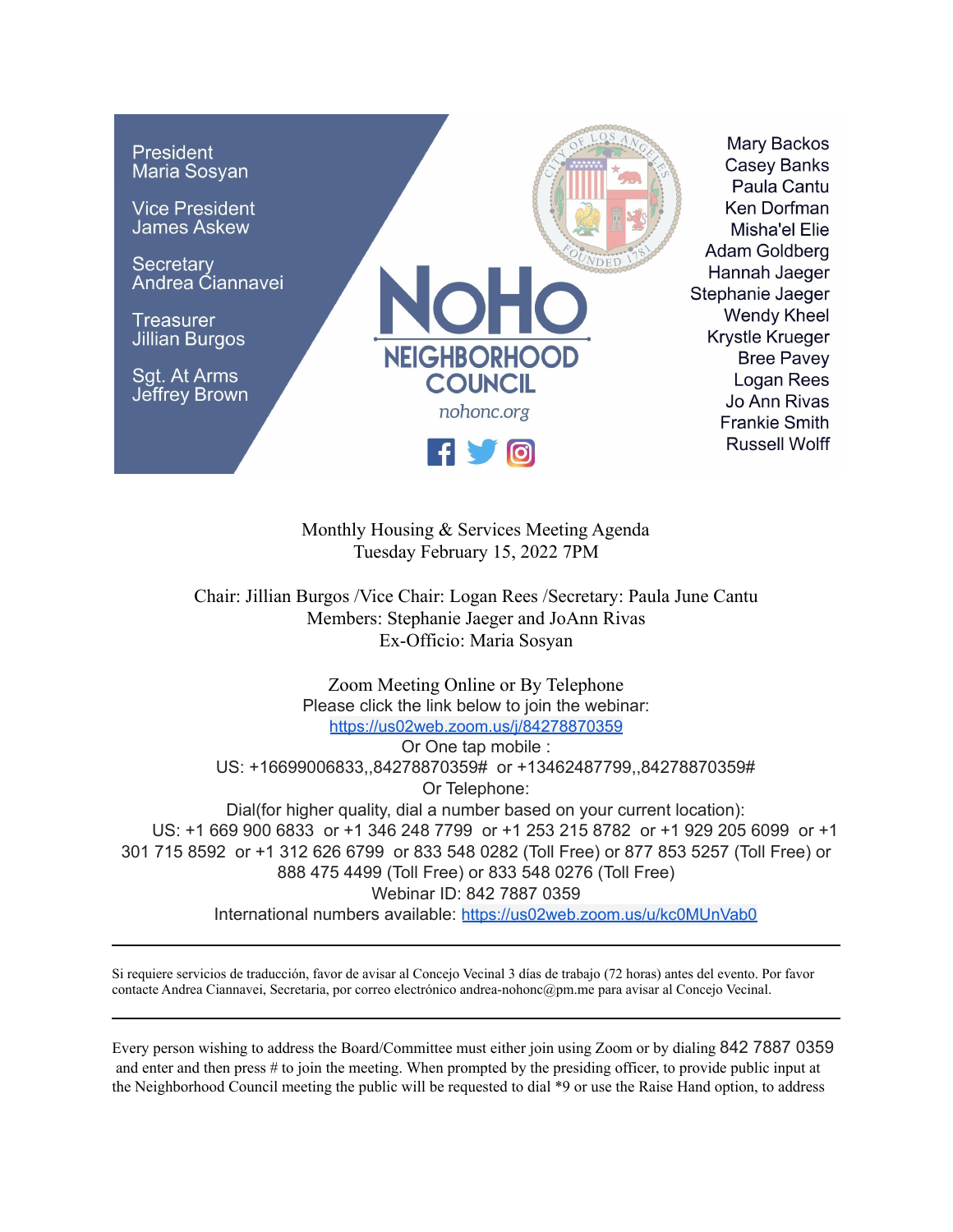the Board/Committee on any agenda item before the Board takes an action on an item. Comments from the public on agenda items will be heard only when the respective item is being considered.

Comments from the public on other matters not appearing on the agenda that are within the Board/Committee's jurisdiction will be heard during the General Public Comment period. Please note that under the Brown Act, the Board/Committee is prevented from acting on a matter that you bring to its attention during the General Public Comment period; however, the issue raised by a member of the public may become the subject of a future Board/Committee meeting. Public comment is limited to 1 (one) minute per speaker, unless adjusted by the presiding officer of the Board/Committee.

## **IN CONFORMITY WITH THE SEPTEMBER 16, 2021 ENACTMENT OF CALIFORNIAASSEMBLY BILL 361 (RIVAS) AND DUE TO CONCERNS OVER COVID-19, THE NOHO NEIGHBORHOOD COUNCIL MEETING WILL BE CONDUCTED ENTIRELY WITH A CALL-IN OPTION OR INTERNET-BASED SERVICE OPTION.**

## *AB 361 Updates:*

Public comment cannot be required to be submitted in advance of the meeting, only real-time public comment is required.

If there are any broadcasting interruptions that prevent the public from observing or hearing the meeting, the meeting must be recessed or adjourned.

If members of the public are unable to provide public comment or be heard due to issues within the Neighborhood Council's control, the meeting must be recessed or adjourned.

Any messaging or virtual background is in the control of the individual Board/Committee member in their personal capacity and does not reflect any formal position of the Neighborhood Council or the City of Los Angeles.

| 1              |           | Call Meeting to Order/Roll Call                                                                                                                                                                               | Jillian Burgos, Chair/ Paula<br>June Cantu, Secretary |
|----------------|-----------|---------------------------------------------------------------------------------------------------------------------------------------------------------------------------------------------------------------|-------------------------------------------------------|
| $\overline{2}$ |           | Public Comments on non-agenda items.                                                                                                                                                                          | Jillian Burgos, Chair                                 |
| 3              |           | Presentation and Discussion:<br>Healthy Streets LA, Volunteers needed/Petition<br>https://www.healthystreetsla.com/volunteer<br>https://www.healthystreetsla.com/form                                         | Jillian Burgos, Chair                                 |
| 4              | $\bullet$ | Presentation, Discussion, and Possible Action: NoHo NC to write<br>a CIS opposing SB9 unless amended.<br>https://cityclerk.lacity.org/lacityclerkconnect/index.cfm?fa=ccfi.vi<br>ewrecord&cfnumber= $21-1414$ | Logan Rees, Vice Chair                                |
| 5              |           | Presentation, Discussion: Success stories                                                                                                                                                                     | Jo Ann Rivas, Member                                  |
| 6              | $\bullet$ | Presentation, Discussion, and Possible Action: NoHo NC to give<br>a \$5000 NPG to Eaikes and Home-y Made Meals Program.<br>NoHo NPG 2022.pdf Supplies 2200.JPG<br>NoHo - NPG Completion Report Form.pdf       | Jillian Burgos, Chair                                 |
| 7              |           | Presentation and Discussion: Homeless Count has been<br>rescheduled. New Dates are February 22, 23, 24 from 8PM-11PM                                                                                          | Jillian Burgos, Chair                                 |

## **AGENDA**